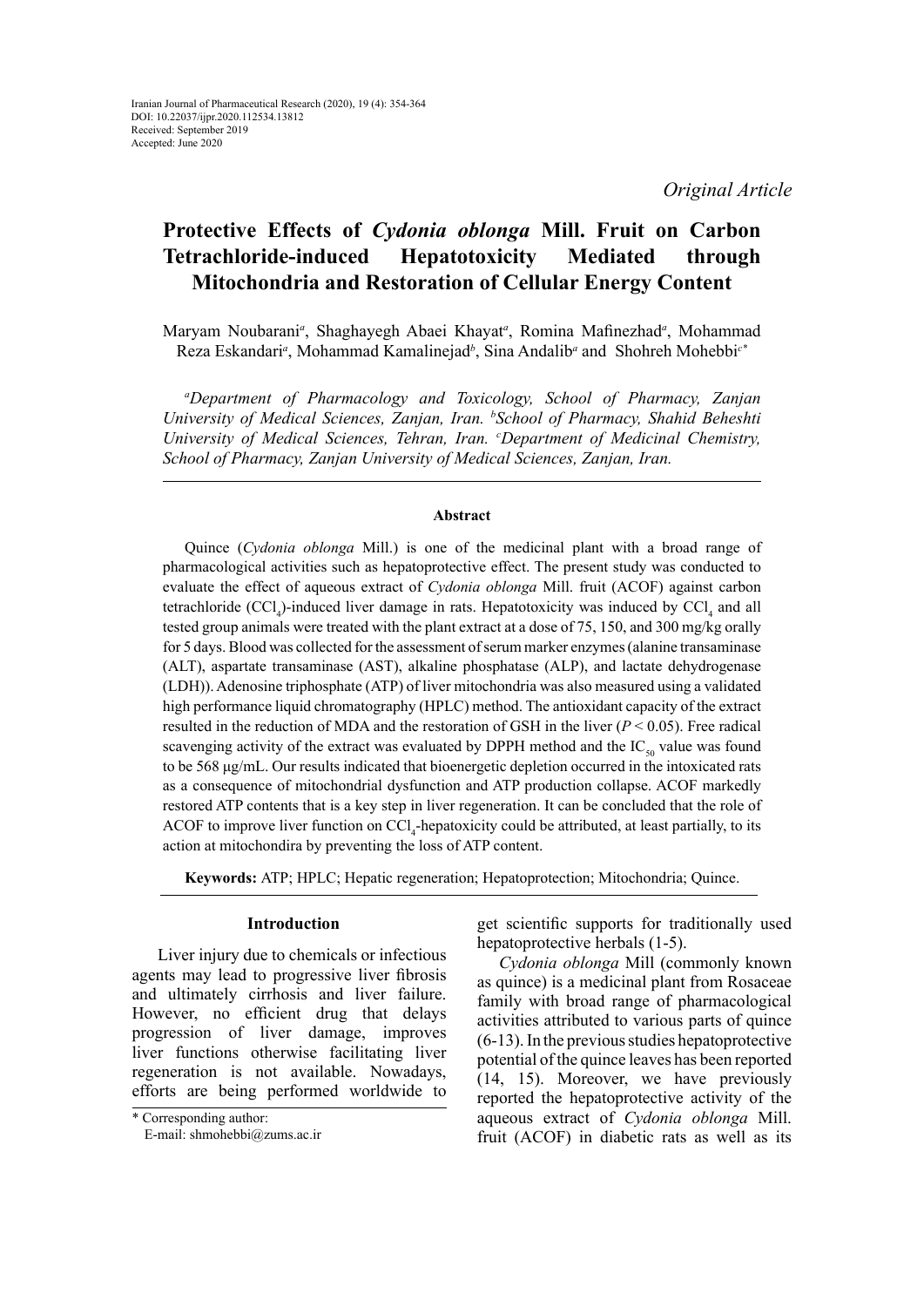chemopreventive effect against hepatocellular carcinoma in rats (16, 17).

Based on our previous results and quince usage as effective agent in the management of liver diseases in Iranian traditional medicine, the present study was undertaken to investigate the effect of ACOF on  $\text{CCI}_4$ -induced oxidative damage in rat liver (18).

The mitochondrial damage is the critical step in liver injury as mitochondria have central role in the cellular energy production. The energy state of the cell is a vital requirement for initiating liver recovery (19). Therefore, quantifying hepatic mitochondrial ATP content could be also useful in the selection of herbal extracts or any treatment for further investigations to improve liver function as hepatocellular regeneration that affects the final outcome of liver injury.

The precise determination of ATP is essential in the study of energy metabolism. Bioluminescence methods are the most sensitive and widely used in the determination of ATP in different matrices. However, this technique is expensive because of the use of luciferin–luciferase; therefore, it is inappropriate for routine analyses. HPLC method is less sensitive but more selective, chiefly, due to grouping of separation and determination stages. Besides, the short time of analysis and the precise assessment of ATP make this method worthwhile for routine use. However, in the most hepatotoxicity studies, ATP changes have been ignored due to expensive or time waste process. Therefore, additionally the effect of ACOF against mitochondrial adenosine triphosphate (ATP) depletion in hepatotoxicity induced by  $\text{CCl}_4$ was assessed.

#### **Experimental**

Carbon tetrachloride  $(CCl<sub>4</sub>)$  and silymarin were obtained from Sigma-Aldrich Co. (Taufkrichen, Germany). Adenosine 5-triphosphate disodium salt (ATP) was purchased from Sigma Chemical Co., St. Louis, USA. Perchloric acid 70% solution in water (PCA) and Tetrabutylammonium hydrogen sulphate (TBAHS) were purchased from Sigma–Aldrich, Steinheim, Germany. Potassium dihydrogen phosphate  $(KH_2PO_4)$ , potassium carbonate  $(K_2CO_3)$ , and dipotassium hydrogen phosphate trihydrate  $(K_2 HPO_4 \cdot 3H_2 O)$  were obtained from Merck, Darmstadt, Germany. HPLC-grade methanol was purchased from Scharlau (Spain). All other utilized chemicals were of analytical grade.

Quantification of ATP was performed using a Knauer HPLC system consisting of a binary gradient pump, an adjustable wavelength detector (set at 254 nm) and a solvent degasser system. Separation was attained with a 3  $\mu$ m particle size Supelcosil LC-18-T column (150  $mm \times 4.6$  mm i.d.); Sigma-Aldrich company (USA) was protected by a 5 µm Supelguard C18 guard column (20 mm  $\times$  2.1 mm i.d.; Sigma-Aldrich).

# *Plant resources and preparation of the extract*

*Cydonia oblonga* Mill. fruits were collected from Shahriar, Alborz province, Iran. The collected fruits were scientifically approved by the Department of Botany, Shahid Beheshti University of Medical Sciences and a voucher specimen was deposited in Shahid Beheshti University of Medical Sciences Herbarium (8054). The cleaned fresh fruits with their peels were dried in the shade at room temperature. Extraction of dried fruits was carried out by maceration with water for 30 min. Finally, the extract was filtered and was kept at –20 °C until use. The extract was dissolved in distilled water to receive desired concentrations just before use. The moisture level of the extract was determined by weight loss after placing 2 g of the final extract in an oven at 60–65 °C for 72 h. The final extract contained 24% water.

## *Standardization of Extract*

The total polyphenol content of the extract was measured using gallic acid as the standard based on the Folin–Ciocalteu method as previously has been described by Blainski (20). The total polyphenol content is expressed in mg of gallic acid equivalents (GAE) per g of the extract. The flavonoids content was measured using a colorimetric assay developed previously (21). The total flavonoid content is expressed in mg of quercetin equivalents (QuE) per g of the extract.

Total polyphenolic content of ACOF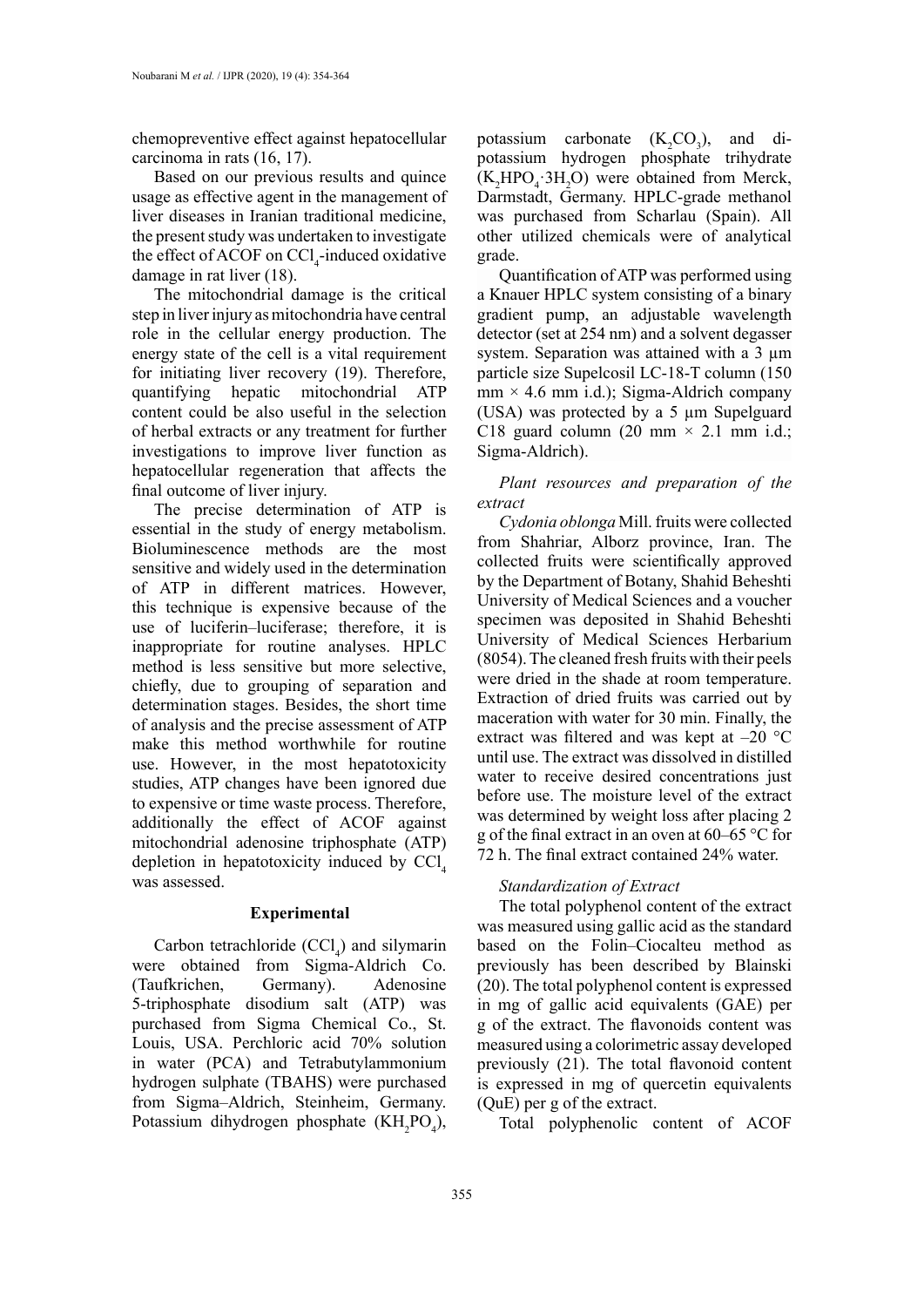calculated from the calibration curve  $(R^2 = 0.991)$ , was  $43.42 \pm 1.18$  mg of GAE/g of the extract and total flavonoid content of ACOF calculated from the calibration curve  $(R^2 = 0.996)$ , was  $13.63 \pm 1.86$  mg of OuE/g of the extract. The given values are mean  $\pm$  SD of three different determinations.

## *In-vitro antioxidant activity*

The DPPH free radical scavenging activity of ACOF was performed using BHT as a positive control (22). Briefly, the mixtures of methanolic solution of DPPH (40 µgmL-1) and different concentrations of ACOF (50-1000  $\mu$ gmL<sup>-1</sup>) were prepared and the temperature was kept at 30 °C. The radical scavenging effect was constantly monitored by observing the alteration of absorbance at 517 nm for 30 min, against a blank (ACOF dissolved in methanol).

The activity percentage was calculated according to the following equation:

Scavenging% =  $[Abs. (control) - Abs.$ (mixture)]/Abs. (control)  $\times$  100

Abs. (control) = Absorbance of DPPH solution  $(40 \mu gmL^{-1})$  at 517 nm

Abs. (mixture) = Absorbance of DPPH solution (40  $\mu$ gmL<sup>-1</sup>) at 517 nm with 50-1000  $\mu$ gmL<sup>-1</sup> of ACOF.

BHT (butylhydroxyotoluene) was used as positive control for comparison.  $IC_{50}$  value is the concentration of ACOF which is required to be reduced by 50% the primary amount of DPPH. It was calculated by a graph plotting percentage inhibition against concentration.

*Animal treatment and hepatotoxicity induced by CCl* 

Thirty-six male Sprague-Dawley rats weighing 180-200 g were housed in clean polypropylene cages with 12 h light/dark schedule, an environmental temperature of 21–23 °C, and a relative humidity of 50–60%. The animals were fed with normal pellet chow diet and given tap water ad libitum. The study was conducted according to principles of laboratory animal care (NIH publication No. 85-23, revised 1985) and the study protocol was approved by the Committee of Animal Experimentation of Zanjan University of Medical Sciences, Zanjan, Iran (ZUMS. REC.1394.208). The rats in each group (1- 4,  $n = 6$ ) received the treatment as described below:

Group 1 (normal control): single dose of water (1 mL/kg, p.o.) daily for  $5 \text{ days} + \text{liquid}$ paraffin  $(1 \text{ mL/kg}, i.p.)$  on day 2 and 3.

Group 2 (CCl<sub>4</sub>-intoxicated): CCl<sub>4</sub> (1 mL/ kg, p.o.) once daily for 5 days +  $CCl<sub>4</sub>$ : liquid paraffin  $(1:1, 1 \text{ mL/kg}, i.p.)$  on day 2 and 3.

Group 3 (standard): silymarin (50 mg/kg, p.o.) once daily for 5 days +  $\text{CCl}_4$  (as  $\text{CCl}_4$ intoxicated group) after 30 min of silymarin administration.

Groups 4–6 (extract treated): extract in doses of 75, 150, and 300 mg/kg (p.o.) once daily for 5 days +  $\text{CCl}_4$  (as  $\text{CCl}_4$ -intoxicated group) after 30 min of the extract administration. The selection of the extract doses was based on our previous study (23).

The rats were sacrificed 24 h after the last treatment and the liver was dissected out and liver mitochondria were isolated by differential centrifugation (24). Mitochondria were prepared freshly and used within 4 h of the experiment, and all the steps were strictly operated in ice to guarantee the isolation of high-quality mitochondrial preparation. Fivehundred microliter mitochondria sample was processed as mentioned in the extraction procedure section.

## *In-vivo antioxidant activity*

The level of malondialdehyde (MDA) as a reliable marker of lipid peroxidation was evaluated by TBA test (Smith *et al.*, 1982). Briefly, the MDA (the final product of lipid peroxidation) in the sample reacts with thiobarbituric acid (TBA) to produce a MDA:TBA adduct. The generated adduct is simply quantified with an ELISA reader instrument (Infinite M200, TECAN). MDA levels were presented as μg/mg protein.

Hepatic GSH contents were estimated in liver homogenate by a spectrophotometric method using DTNB as the indicator of GSH and expressed as  $\mu$ g/mg protein. The intensity of the yellow color produced in the samples was recorded at 412 nm with a UV spectrophotometer (Infinite M200, TECAN) (25).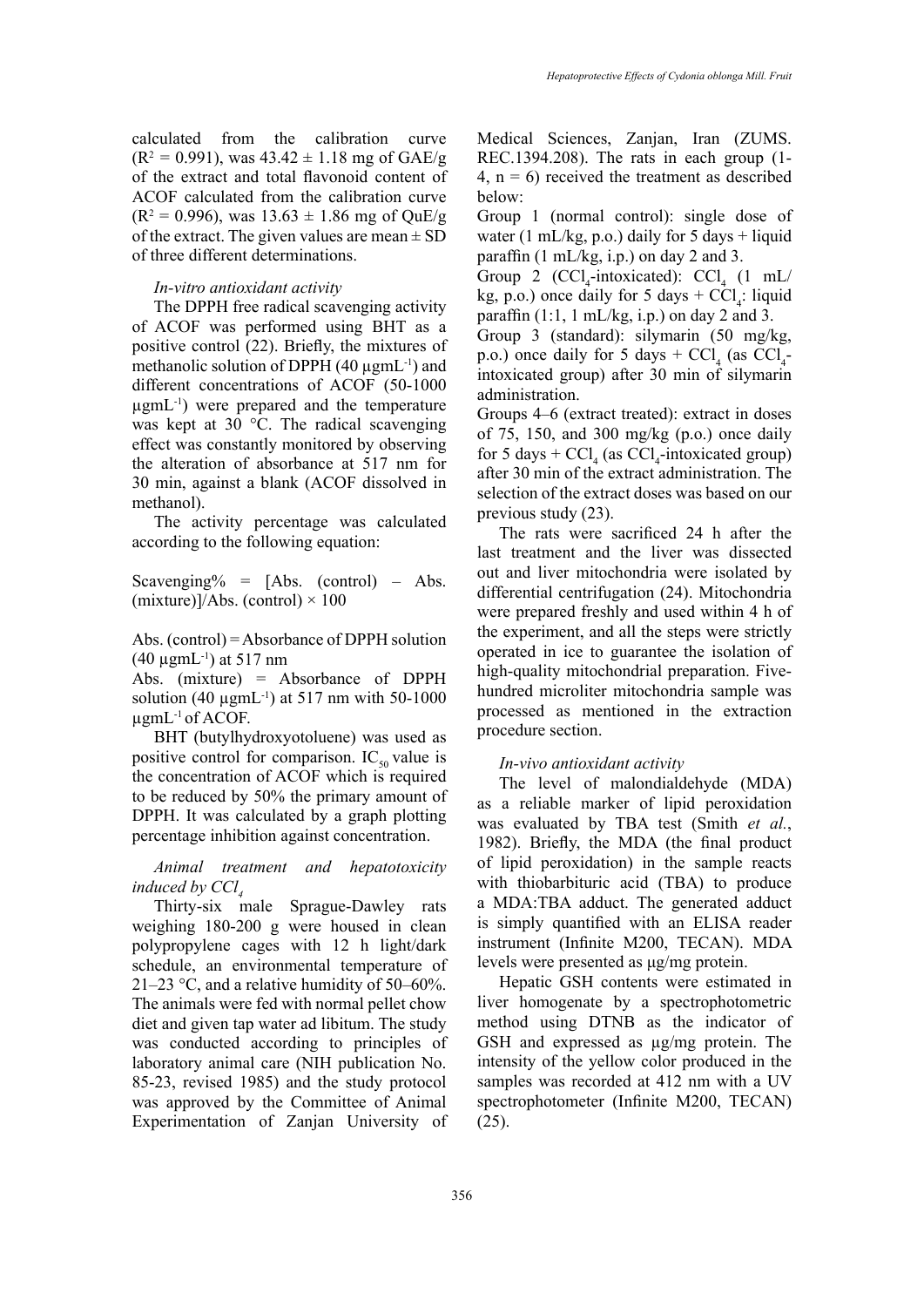## *Serum biochemical assays*

 The serum levels of alanine transaminase (ALT), aspartate transaminase (AST), alkaline phosphatase (ALP), lactate dehydrogenase (LDH), and total bilirubin were determined by commercially available enzyme kits (Pars Azmoon, Tehran, Iran) and using an automatic analyzer (Architect c8000 Clinical Chemistry System, USA) (26).

## *Sample preparation for HPLC analysis*

 In the first step of preparation, 500 microliter of homogenized isolated mitochondria was mixed with 500 μL of Trichloroacetic acid 20% and vortexed for 5 min. Afterward, it was centrifuged at 4 °C at 12000 rpm for 10 min. in the next step, 650 μL of the supernatant was mixed with 20 μL of KOH (6 molar) and 20 μL of  $K_2CO_3(2 \text{ molar})$  and vortexed. Then, the solution was centrifuged at 4 °C at 12000 rpm for 10 min to separate the precipitate from the solution entirely and 50  $\mu$ L of the supernatant was injected directly into the HPLC system.

#### *Chromatographic conditions*

Two buffers were used: buffer A (65 mM potassium phosphate buffer contained: 39 mM  $K_2$ HPO<sub>4</sub> and 26 mM  $KH_2$ PO<sub>4</sub>, adjusted to pH 6 with orthophosphoric acid and 4 mM TBAHS) and buffer B (65 mM potassium phosphate buffer contained: 39 mM  $K_2$ HPO<sub>4</sub> and 26 mM  $KH_2PO_4$ , adjusted to pH 6 with orthophosphoric acid and 25% methanol). The flow rate was 1 mL/min, and the gradient profile used was as follows: 1 min 100% buffer A, 3 min to 30% buffer B, 7.5 min to 80% buffer B, and 10 min to 100% buffer B. The run was held at 100% buffer B for an extra 3 min and the gradient was switched back by 100% pumping buffer A. A 10-min reequilibration between runs was appropriate to restore initial conditions.

## *Histopathology*

The liver tissue was dissected out and fixed in 10% formalin, dehydrated in gradual ethanol (50–100%), cleared in xylene, and embedded in paraffin. The sections were prepared and then stained with hematoxylin and eosin (H&E) dye for photomicroscopic observation, including cell necrosis, fatty change, hyaline regeneration, and ballooning degeneration.

## *Statistical analysis*

The difference among means has been analyzed by one-way ANOVA followed by Tukey's HSD as the *post-hoc* test. A value of  $P < 0.05$  was considered as statistically significant. All statistical analyses were done using commercially available software (Microsoft Office Excel 2003, v. 5.1; Microsoft, Redmond, Washington).

## **Results and Discussion**

## *In-vitro antioxidant activity of ACOF*

 A significant decrease in the concentration of DPPH radical due to scavenging ability of the different concentrations of the extract  $(R<sup>2</sup>$  $= 0.906$ ) was exhibited. The IC<sub>50</sub> of the extract was found to be  $568 \pm 2.1$  μg/mL.

## *In-vivo antioxidant activity of ACOF*

Hepatic GSH and MDA formation was completely restored to normal values by the treatment with the extract and Silymarin (Figure 1).

# *Effect of ACOF on serum biochemical parameters*

The results of hepatoprotective effect of the extract at three doses (75, 150, and 300 mg/kg) on serum marker enzymes (AST, ALT, ALP, and LDH) and total bilirubin in  $\text{CCl}_4$ induced liver injury are shown in Table 1.  $\text{CCl}_4$ -intoxicated rats showed significant rise in serum marker enzymes and total bilirubin; whereas the elevated levels of these parameters were significantly  $(P < 0.05)$  reduced in the groups treated with the extract also in the silymarin treated group when compared with CCl4 -treated group. Treatment with different doses of the extract (75, 150, and 300 mg/ kg) showed no significant difference with silymarin.

## *Chromatographic separation*

Through the chromatographic procedure explained in this study, ATP could be separated suitably from the other compounds existed in the isolated mitochondria (Figure 2).

Analytical data for ATP detection is summarized in Table 2.

## *Method validation*

The method was validated for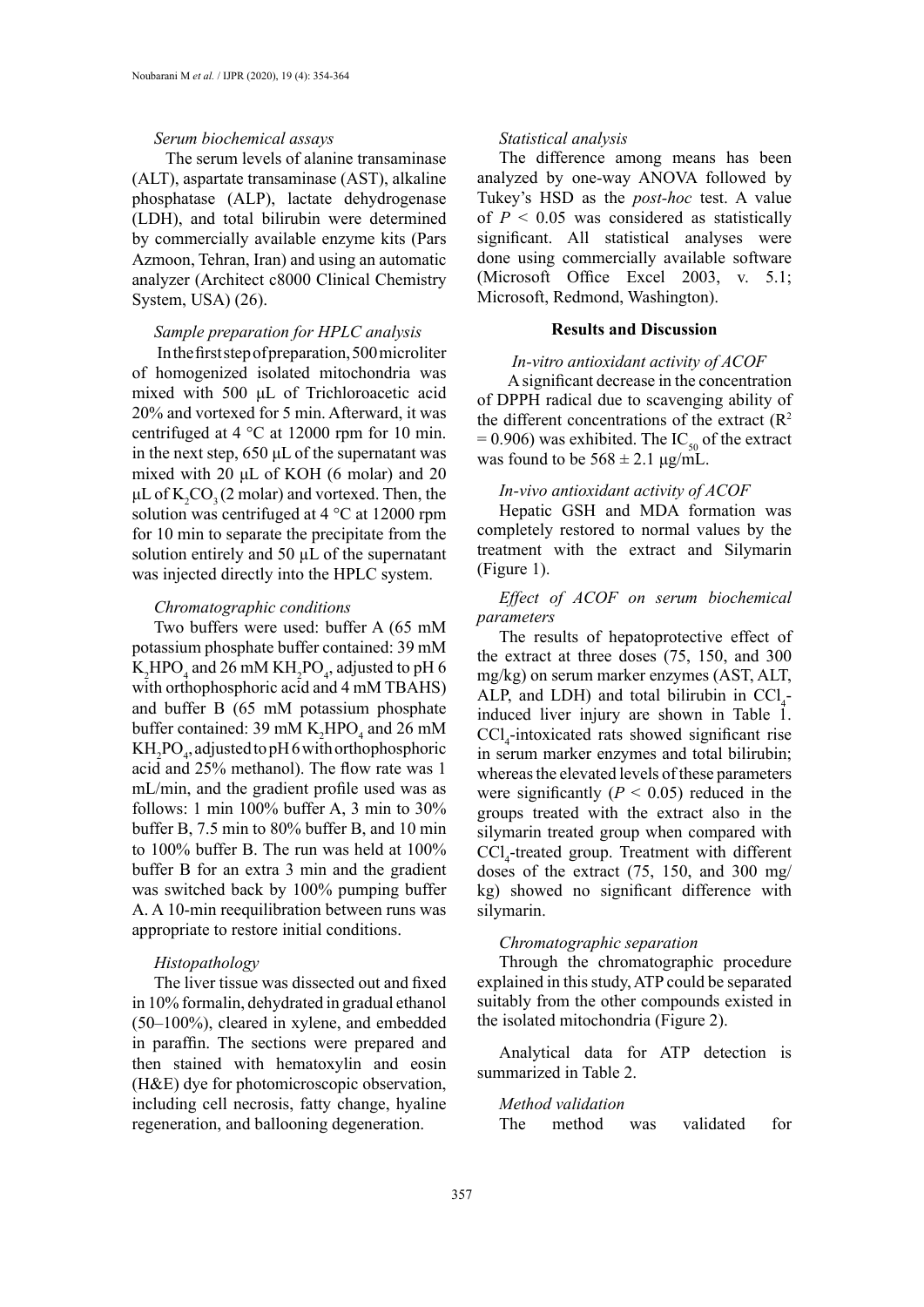precision(inter/intra-day) and accuracy (recovery%) that are summarized in Table 3.

In order to consider the amount of endogenous ATP, a sample of the blank was injected and its concentration was calculated using a standard curve. Afterward, three different concentrations of ATP performed in triplicate were spiked to the blank sample and injected. The concentrations of them, determined from the standard curve, were compared with the used concentrations and the coefficient of variations (CV) was less than 10%. Moreover, the proposed method was used to determine the quantity of ATP in isolated mitochondria from different rat groups that are presented in Figure 3.

# *Effect of ACOF on hepatic mitochondrial ATP content*

Results of the current study clearly revealed a significant decrease in the mitochondrial ATP in  $\text{CCI}_4$ -intoxicated rats compared to control group ( $P < 0.05$ ). Treatment with the ACOF in a dose dependent manner as well as silymarin significantly  $(P < 0.05)$  reversed this reduction while, the values of 150 and 300 mg/kg doses of the extract were comparable to the silymarin-treated group (Figure 3).



**Figure 1.** *In-vivo* antioxidant activity of the extract ( $\mu$ g/mL). \**P* ≤ 0.05, \*\**P* ≤ 0.001, *vs.* normal control. \**P* ≤ 0.05, \*\**P* ≤ 0.01, *vs.* CCl<sub>4</sub> control.

**Table 1.** Effect of ACOF on serum biochemical parameters against CCl<sub>4</sub> induced liver damage.

|                         | A                 | B                               | C                                | D                                | E                                | F                                |
|-------------------------|-------------------|---------------------------------|----------------------------------|----------------------------------|----------------------------------|----------------------------------|
| AST (IU/L)              | $818.5 \pm 165.7$ | $1614.8 \pm 286.8$ ***          | $1014.3 \pm 234.8$ <sup>##</sup> | $960 \pm 128.8$ <sup>##</sup>    | $943.4 \pm 81.2$ <sup>##</sup>   | $1070.5 \pm 76^{***}$            |
| ALT (IU/L)              | $64 \pm 7.2$      | $2210 \pm 97.1$ <sup>****</sup> | $124.5 \pm 26.4$ <sup>****</sup> | $126.3 \pm 57.8$ <sup>****</sup> | $146.8 \pm 46^{***}$             | $161.2 \pm 55.3$ <sup>****</sup> |
| ALP (IU/L)              | $274.4 \pm 47$    | $1917 \pm 208.8$ <sup>***</sup> | $132.5 \pm 61.1$                 | $185 \pm 50.6$ ###               | $183.8 \pm 51.4$ <sup>****</sup> | $207.5 \pm 23.4$ ###             |
| LDH (IU/L)              | $1040.3 \pm 228$  | $2241 \pm 221$ <sup>*</sup>     | $489.66 \pm 120$ <sup>##</sup>   | $868.7 \pm 233$ <sup>##</sup>    | $754.5 \pm 267$                  | $876 \pm 277$ <sup>##</sup>      |
| Total Bilirubin (mg/dL) | $0.14 \pm 0.02$   | $0.45 \pm 0.07$ <sup>**</sup>   | $0.2 \pm 0.04^{$                 | $0.23 \pm 0.04$                  | $0.16 \pm 0.05^{***}$            | $0.17 \pm 0.03$ ##               |

A: Control; B: CCl<sub>4</sub>; C: CCl<sub>4</sub>+ silymarin; D: CCl<sub>4</sub>+ ACOF (75 mg/kg); E: CCl<sub>4</sub>+ ACOF (150 mg/kg); F: CCl<sub>4</sub>+ ACOF (300 mg/kg). Values are presented as mean  $\pm$  SD,  $^*P \le 0.05$ ,  $^*P \le 0.01$ ,  $^{**}P \le 0.001$ , *vs.* normal control.  $^*P \le 0.05$ ,  $^{**}P \le 0.01$ ,  $^{***}P \le 0.01$  *vs.* CCl<sub>4</sub> control.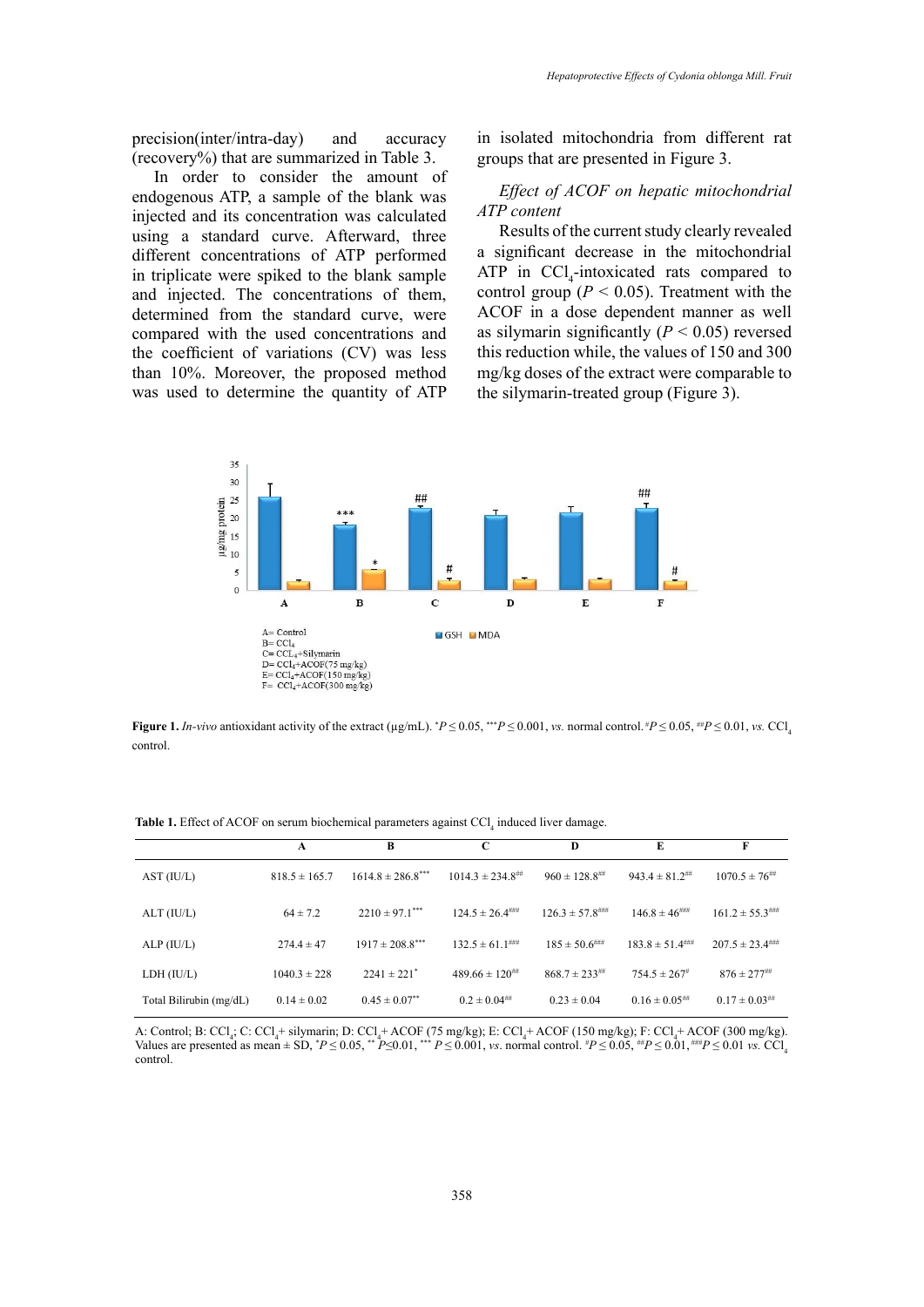## *Liver morphology and histopathology*

Livers of the  $\text{CCl}_4$  treated rats were larger and had more weight in comparison to the livers of the normal rats. In terms of color, in some places due to the dispersion of lymphocytic nuclei and also in some points due to the onset of necrosis in the tissue, there was a darkness in their tissues. The extract, in particular, at doses of 150 and 300 mg/kg, was able to minimize the apparent effects of toxicity (Figure 4).

In the control animals, the liver sections exhibited normal hepatic cells with wellpreserved cytoplasm, prominent nucleus, and nucleolus, and also central vein. In the  $\text{CCl}_4$  treated rats severe fat degeneration in hepatocytes and necrosis of hepatocytes and infiltration of inflammatory cells are observed**.** In the rats treated with silymarin hepatocytes around the central veins was observed with a small amount of cellular swelling. In the rats treated with extract (75 mg/kg) around the central vein, fat degeneration occurred in hepatocytes and slight necrosis of hepatocytes and infiltration of inflammatory cells were observed. In the rats treated with extract (150 mg/kg) around the central vein, mild fatty degeneration in hepatocytes and infiltration of inflammatory cells occurred. In the rats treated with extract (300 mg/kg) hepatocytes around the central veins was observed with mild cellular inflammation and small infiltration of inflammatory cells (Figure 5).

The current study provides an additional strong evidence for hepatoprotective potential of ACOF. We induced hepatotoxicity in rats by  $\text{CCI}_4$  administration for 5 days to establish a situation in order to evaluate the effect of ACOF against mitochondrial ATP depletion in toxin-mediated liver injury. An attempt was performed to set up the HPLC method for determination of liver mitochondrial ATP levels. Consequently, an ion-pair reversedphase HPLC method was used for this purpose. Mitochondrial dysfunction due to damage from  $\text{CCl}_4$ -derived free radicals results in the loss of ATP supply which is considered as a causative factor in  $\text{CCl}_4$ induced cell death (27). In the current study, the reduction of ATP level in  $\text{CCl}_4$ -treated rats by 78% demonstrated that mitochondria are an important target for  $\text{CCI}_4$  and bridged hepatic necrosis. Furthermore, ATP restoration by the treatment with ACOF demonstrated another powerful indicative for hepatoprotectivity of ACOF in addition to down regulating of liver enzymes serum levels.

Liver damage by  $\text{CCl}_4$  is a complicated process that may turn into a defective circle while this organ is sustained by high doses or long term exposure of  $\text{CC}l_{4}$ which deprives the hepatocyte regenerative capacity. Hepatocellular regeneration process is also initiated; while there is sufficient energy supply within 24 h after subsiding of toxicant action (28). While in the current study the restoration of ATP level established the protection of hepatic mitochondria by ACOF, the initiation of liver recovery due to sustaining of mitochondrial ATP could be suggested. In the design of this study, we focused on the intake of ACOF that could be beneficial in mitochondrial liver injury. However, [liver function test results](https://www.google.de/search?espv=2&rlz=1C1AVNG_enIR702DE705&biw=1280&bih=694&q=liver+function+test+results+explained&sa=X&ved=0ahUKEwiw_oD3o5HRAhXON1AKHU56AVIQ1QIIlQEoAA) beyond 24 h after the last  $\text{CCI}_4$  administration and also the measurement of liver regeneration parameters would be complementary to this study.

Following  $\text{CCl}_4$  liver damage the serum level of enzymes like ALT, AST, ALP, and LDH by releasing them in the blood stream raises  $(29)$ . In the current study CCl. elevated all these enzymes significantly (*P* < 0.05) indicating severe hepatic cell necrosis. The elevated serum ALP also reflects the pathological alteration in biliary flow (30). In the current study the elevated level of serum ALP was in line with high level of serum bilirubin, an indicator of disease severity, in CCl, treated rats. In this view, the reduction in serum levels liver enzymes as well as total bilirubin by ACOF revealed hepatoprotective activity of *quince* fruit against the toxic effect of  $\text{CCI}_4$ , which was also supported by histological studies.

 $\text{CCl}_4$  is biotransformed by hepatic microsomal cytochrome P450 to toxic metabolites, trichloromethyl  $(CCl<sub>3</sub><sup>o</sup>)$  and trichloromethyl peroxy  $(CCl<sub>3</sub>OO<sup>o</sup>)$  radicals with high affinity for cell membrane lipids and different subcellular organelles especially mitochondria (31). It is well known that the hepatotoxic effect of  $\text{CC}l<sub>i</sub>$  is due to the oxidative damage by the free radicals and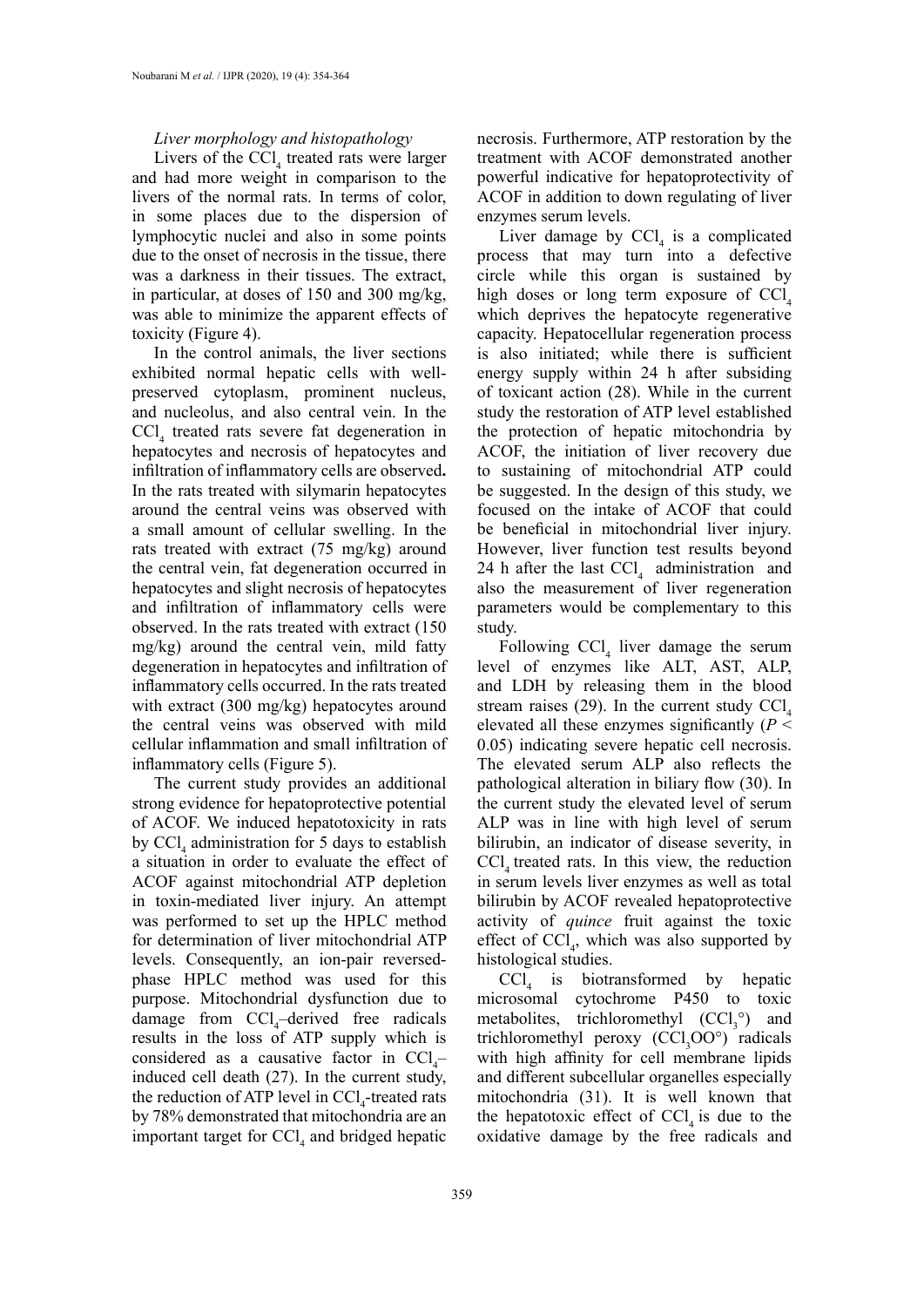antioxidant activity is a beneficial intervention in the protection against  $\text{CCl}_4$ -induced liver damage (32-34). ACOF showed promising consequences against oxidative stress by reversion of increased lipid peroxidation and also maintaining hepatic glutathione. Its antioxidant capacity could be due to polyphenols,found in the extract (43.43 mg GAE/g). Although quince peel included a small portion of the fruit weight, polyphenolics contribution especially flavonoids of the peel, that was not removed in ACOF preparation, must be considered in the antioxidant capacity of ACOF. A previous study reported that quince fruit contains famous antioxidants such

as caffeoylquinic acids, and rutin while quince peel besides caffeoylquinic acid contains other important flavonoidic antioxidants such as kaempferol 3- glucoside, quercetin 3-galactoside, and kaempferol-3-rutinoside (35). However, in the current study due to lack of data related to the effect of the individual antioxidant compounds isolated from ACOF we could not determine constitutes responsible for hepatoprotective activity of the extract. Further studies to identify active principle (s) responsible for hepatoprotective activity and to find out synergy among different compounds present in quince fruit would be complementary to this study.



Figure 2. (a) chromatogram of three different concentrations of standard (ATP). (b) Chromatogram of blank (in red) and three different concentrations (olive:1, green: 0.5, and blue: 0.1 µg/mL) of ATP in isolated mitochondria. Peaks are overlaid on the same time axis.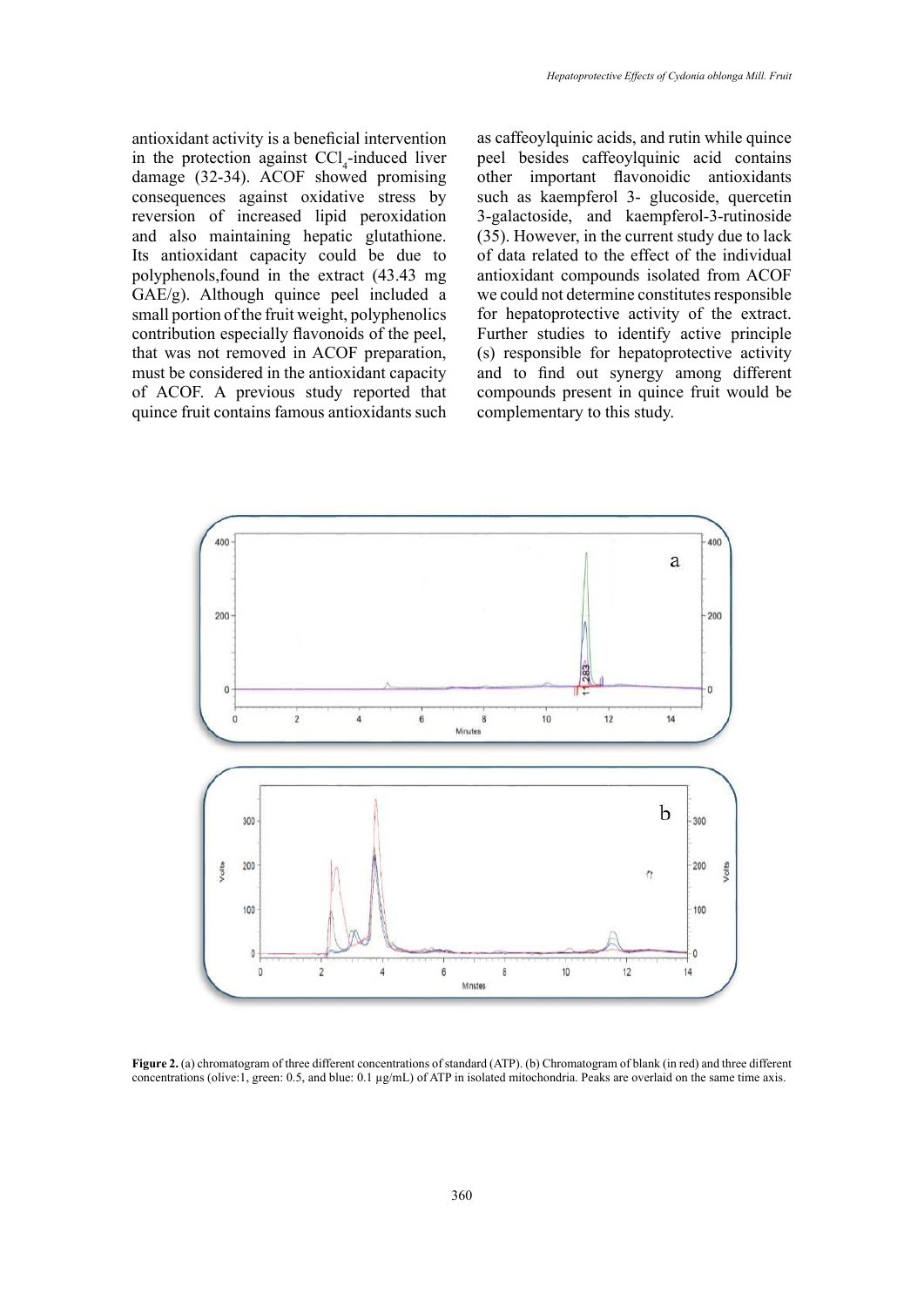

#### **Table 2.** Analytical data for determination of ATP.





Figure 4. Morphological changes. (A) Liver section in the normal rat. (B) Silymarin treated rats, (C) CCl<sub>4</sub>-intoxicated rats, (D) Extract (75 mg/kg) treated rats, (D) Extract (150 mg/kg) treated rats, (D) Extract (300 mg/kg) treated rats.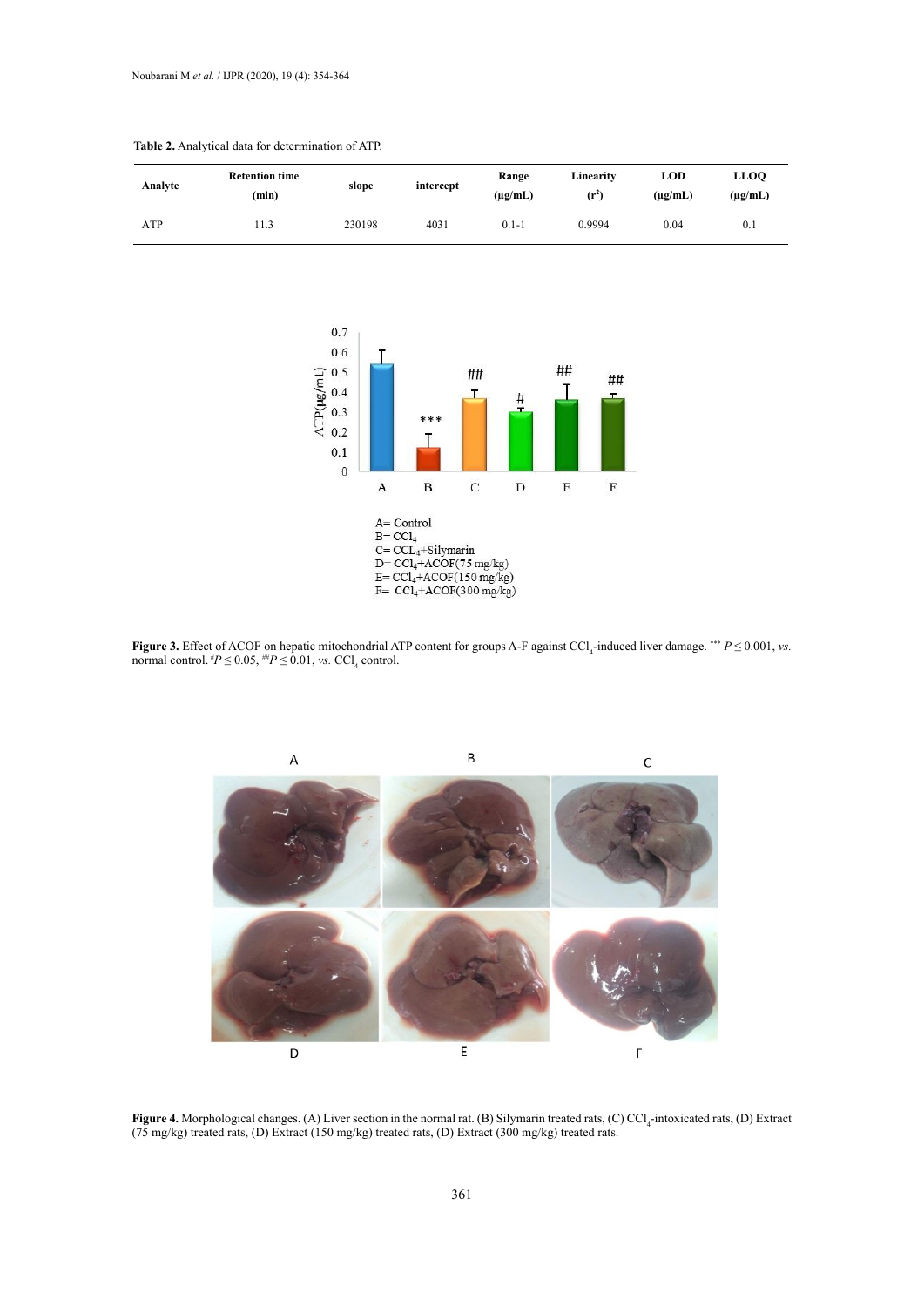| <b>Concentration added</b> | Concentration measured (mean $\pm$ SD)   | Recovery $(\% )$      |       |
|----------------------------|------------------------------------------|-----------------------|-------|
| $(\mu g/mL)$               | Inter-day $(CV\%)$<br>Intra-day $(CV\%)$ |                       |       |
|                            | $1.08 \pm 0.04$ (3.7)                    | $1.12 \pm 0.03$ (2.6) | 107.5 |
| 0.5                        | $0.48 \pm 0.02$ (4.2)                    | $0.53 \pm 0.03$ (5.6) | 96.7  |
| 0.1                        | $0.11 \pm 0.008(7.2)$                    | $0.13 \pm 0.01$ (7.6) | 111.2 |

**Table 3.** validation parameters of ATP analysis in isolated mitochondria.



Arrows indicate hepatocyte degeneration, necrosis, and inflammatory cells infiltration, etc. Original magnification ×400. CV denotes  $\frac{d}{dt}$  extract (150 mg/kg) treated ratio  $\frac{d}{dt}$  Extract (300 mg/kg) treated ratio  $\frac{d}{dt}$ **Figure 5.** Hematoxylin–eosin staining of liver sections in rats. (A) Liver section in the normal rat. (B) Silymarin treated rats (C) CCl4 -intoxicated rats, (D) Extract (75 mg/kg) treated rats, (E) Extract (150 mg/kg) treated rats, (F) Extract (300 mg/kg) treated rats, central vein.

## **Conclusion**

Quantifying liver mitochondrial ATP content along with the other , including biochemical and oxidative stress related factors in response to  $\text{CCl}_4$  yielded greater insight into the mechanism of hepatoprotectivity of quince fruit. Furthermore, from the data presented here it could be concluded that the protective effect of ACOF on mitochondrial dysfunction could have an important role in its hepatoprotective activity against  $\text{CCl}_4$ induced hepatotoxicity.

# **Acknowledgements**

 This study was funded by a Discovery Grant from Zanjan University of Medical Sciences, Deputy of Research (Grant No: A-12-589-9).

#### **References**

- (1) Wills PJ and Asha VV. Protective effect of *Lygodium flexuosum* (L.) Sw. extract against carbon tetrachloride-induced acute liver injury in rats. *J. Ethnopharmacol*. (2006) 108: 320-6.
- (2) [Chandan BK,](https://www.ncbi.nlm.nih.gov/pubmed/?term=Chandan%20BK%5BAuthor%5D&cauthor=true&cauthor_uid=17291700) [Saxena AK,](https://www.ncbi.nlm.nih.gov/pubmed/?term=Saxena%20AK%5BAuthor%5D&cauthor=true&cauthor_uid=17291700) [Shukla S,](https://www.ncbi.nlm.nih.gov/pubmed/?term=Shukla%20S%5BAuthor%5D&cauthor=true&cauthor_uid=17291700) [Sharma N,](https://www.ncbi.nlm.nih.gov/pubmed/?term=Sharma%20N%5BAuthor%5D&cauthor=true&cauthor_uid=17291700) [Gupta](https://www.ncbi.nlm.nih.gov/pubmed/?term=Gupta%20DK%5BAuthor%5D&cauthor=true&cauthor_uid=17291700) [DK,](https://www.ncbi.nlm.nih.gov/pubmed/?term=Gupta%20DK%5BAuthor%5D&cauthor=true&cauthor_uid=17291700) [Suri KA,](https://www.ncbi.nlm.nih.gov/pubmed/?term=Suri%20KA%5BAuthor%5D&cauthor=true&cauthor_uid=17291700) [Suri J](https://www.ncbi.nlm.nih.gov/pubmed/?term=Suri%20J%5BAuthor%5D&cauthor=true&cauthor_uid=17291700), [Bhadauria M](https://www.ncbi.nlm.nih.gov/pubmed/?term=Bhadauria%20M%5BAuthor%5D&cauthor=true&cauthor_uid=17291700) and [Singh B.](https://www.ncbi.nlm.nih.gov/pubmed/?term=Singh%20B%5BAuthor%5D&cauthor=true&cauthor_uid=17291700) Hepatoprotective potential of *Aloe barbadensis* Mill. against carbon tetrachloride induced hepatotoxicity. *[J. Ethnopharmacol](https://www.ncbi.nlm.nih.gov/pubmed/?term=Hepatoprotective+potential+of+Aloe+barbadensis+Mill.+against+carbon+tetrachloride+induced+hepatotoxicity)*. (2007) 111: 560-6.
- (3) [Singh B,](https://www.ncbi.nlm.nih.gov/pubmed/?term=Singh%20B%5BAuthor%5D&cauthor=true&cauthor_uid=11406850) [Saxena AK](https://www.ncbi.nlm.nih.gov/pubmed/?term=Saxena%20AK%5BAuthor%5D&cauthor=true&cauthor_uid=11406850), [Chandan BK](https://www.ncbi.nlm.nih.gov/pubmed/?term=Chandan%20BK%5BAuthor%5D&cauthor=true&cauthor_uid=11406850), [Bhardwaj V](https://www.ncbi.nlm.nih.gov/pubmed/?term=Bhardwaj%20V%5BAuthor%5D&cauthor=true&cauthor_uid=11406850), [Gupta VN,](https://www.ncbi.nlm.nih.gov/pubmed/?term=Gupta%20VN%5BAuthor%5D&cauthor=true&cauthor_uid=11406850) [Suri OP](https://www.ncbi.nlm.nih.gov/pubmed/?term=Suri%20OP%5BAuthor%5D&cauthor=true&cauthor_uid=11406850) and [Handa SS.](https://www.ncbi.nlm.nih.gov/pubmed/?term=Handa%20SS%5BAuthor%5D&cauthor=true&cauthor_uid=11406850) Hepatoprotective activity of indigtone--a bioactive fraction from *Indigofera tinctoria* Linn. *[Phytother. Res](https://www.ncbi.nlm.nih.gov/pubmed/?term=Hepatoprotective+Activity+of+Indigtone%E2%80%94A+Bioactive+Fraction+from+Indigofera+tinctoria+Linn.)*. (2001) 15: 294-7.
- (4) [Joshi PP](https://www.ncbi.nlm.nih.gov/pubmed/?term=Joshi%20PP%5BAuthor%5D&cauthor=true&cauthor_uid=21678161), [Patil SD](https://www.ncbi.nlm.nih.gov/pubmed/?term=Patil%20SD%5BAuthor%5D&cauthor=true&cauthor_uid=21678161), [Silawat N](https://www.ncbi.nlm.nih.gov/pubmed/?term=Silawat%20N%5BAuthor%5D&cauthor=true&cauthor_uid=21678161) and [Deshmukh PT.](https://www.ncbi.nlm.nih.gov/pubmed/?term=Deshmukh%20PT%5BAuthor%5D&cauthor=true&cauthor_uid=21678161) Effect of *Tridax procumbens* (Linn.) on bile duct ligation-induced liver fibrosis in rats*. [Nat. Prod. Res.](https://www.ncbi.nlm.nih.gov/pubmed/?term=Effect+of+Tridax+procumbens+(Linn.)+on+bile+duct+ligation-induced+liver+fibrosis+in+rats)*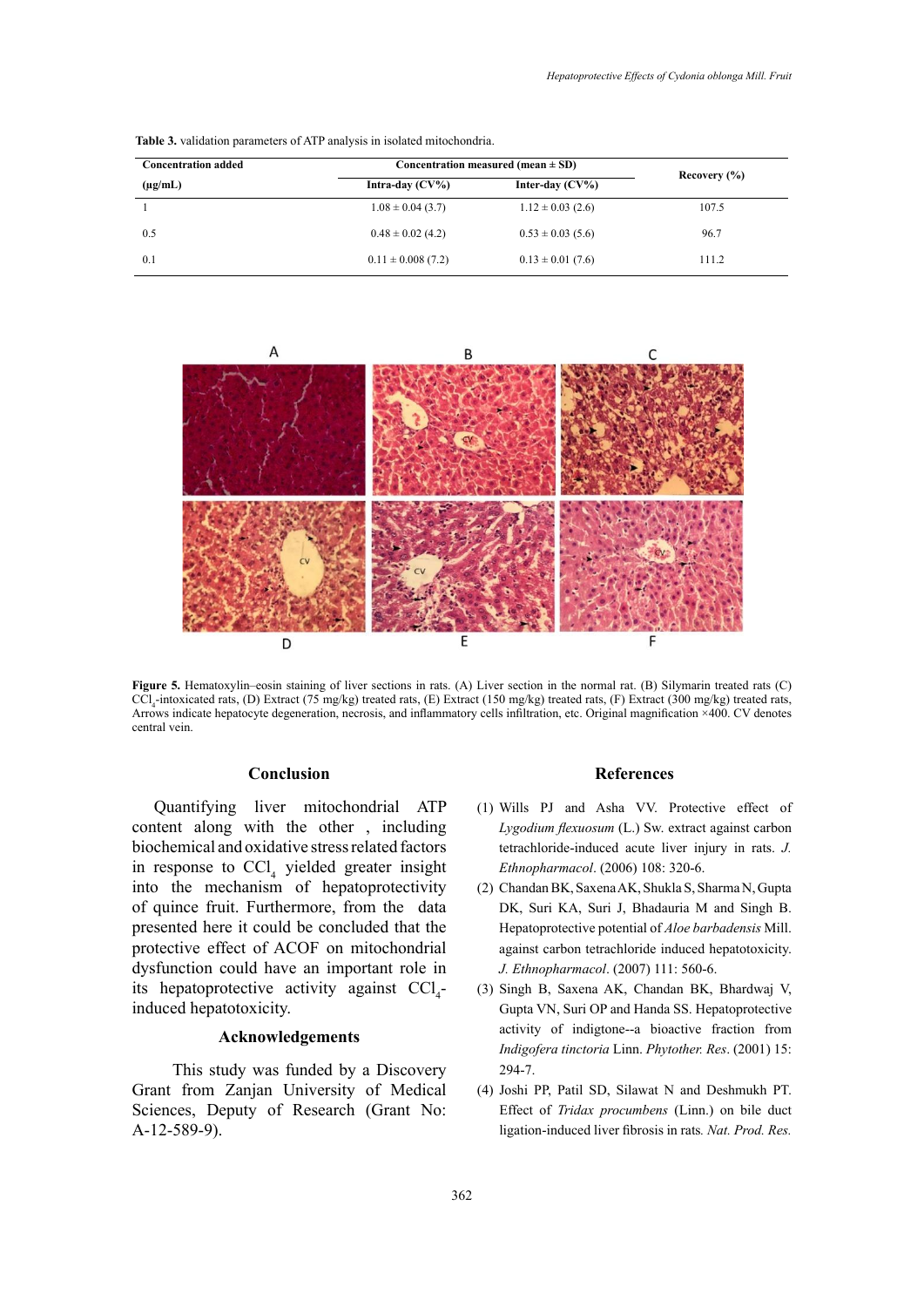(2011) 25: 1975-81.

- (5) [Jain S,](https://www.ncbi.nlm.nih.gov/pubmed/?term=Jain%20S%5BAuthor%5D&cauthor=true&cauthor_uid=19702175) [Dixit VK,](https://www.ncbi.nlm.nih.gov/pubmed/?term=Dixit%20VK%5BAuthor%5D&cauthor=true&cauthor_uid=19702175) [Malviya N](https://www.ncbi.nlm.nih.gov/pubmed/?term=Malviya%20N%5BAuthor%5D&cauthor=true&cauthor_uid=19702175) and [Ambawatia](https://www.ncbi.nlm.nih.gov/pubmed/?term=Ambawatia%20V%5BAuthor%5D&cauthor=true&cauthor_uid=19702175)  [V.](https://www.ncbi.nlm.nih.gov/pubmed/?term=Ambawatia%20V%5BAuthor%5D&cauthor=true&cauthor_uid=19702175) Antioxidant and hepatoprotective activity of ethanolic and aqueous extracts of *Amorphophallus campanulatus* Roxb. tubers*. [Acta Pol. Pharm.](https://www.ncbi.nlm.nih.gov/pubmed/?term=ANTIOXIDANT+AND+HEPATOPROTECTIVE+ACTIVITY+OF+ETHANOLIC+AND+AQUEOUS+EXTRACTS+OF+AMORPHOPHALLUS+CAMPANULATUS+ROXB.+TUBERS)* (2009) 66: 423-8.
- (6) [Fattouch S,](https://www.ncbi.nlm.nih.gov/pubmed/?term=Fattouch%20S%5BAuthor%5D&cauthor=true&cauthor_uid=17263500) [Caboni P,](https://www.ncbi.nlm.nih.gov/pubmed/?term=Caboni%20P%5BAuthor%5D&cauthor=true&cauthor_uid=17263500) [Coroneo V,](https://www.ncbi.nlm.nih.gov/pubmed/?term=Coroneo%20V%5BAuthor%5D&cauthor=true&cauthor_uid=17263500) [Tuberoso CI](https://www.ncbi.nlm.nih.gov/pubmed/?term=Tuberoso%20CI%5BAuthor%5D&cauthor=true&cauthor_uid=17263500), [Angioni A](https://www.ncbi.nlm.nih.gov/pubmed/?term=Angioni%20A%5BAuthor%5D&cauthor=true&cauthor_uid=17263500), [Dessi S](https://www.ncbi.nlm.nih.gov/pubmed/?term=Dessi%20S%5BAuthor%5D&cauthor=true&cauthor_uid=17263500), [Marzouki N](https://www.ncbi.nlm.nih.gov/pubmed/?term=Marzouki%20N%5BAuthor%5D&cauthor=true&cauthor_uid=17263500) and [Cabras P](https://www.ncbi.nlm.nih.gov/pubmed/?term=Cabras%20P%5BAuthor%5D&cauthor=true&cauthor_uid=17263500). Antimicrobial activity of Tunisian quince (*Cydonia oblonga* Miller) pulp and peel polyphenolic extracts. *[J. Agric. Food Chem](https://www.ncbi.nlm.nih.gov/pubmed/?term=Fattouch+S%2C+Caboni+P%2C+Coroneo+V%2C+Tuberoso+CI%2C+Angioni+A%2C+Dessi+S%2C+et+al.+Antimicrobial+activity+of+Tunisian+quince+(Cydonia+oblonga+Miller)+pulp+and+peel+polyphenolic+extracts.+J+Agric+Food+Chem+2007%3B+55%3A+963-969.)*. (2007) 55: 963-9.
- (7) [Pacifico S,](https://www.ncbi.nlm.nih.gov/pubmed/?term=Pacifico%20S%5BAuthor%5D&cauthor=true&cauthor_uid=23034449) [Gallicchio M](https://www.ncbi.nlm.nih.gov/pubmed/?term=Gallicchio%20M%5BAuthor%5D&cauthor=true&cauthor_uid=23034449), [Fiorentino A,](https://www.ncbi.nlm.nih.gov/pubmed/?term=Fiorentino%20A%5BAuthor%5D&cauthor=true&cauthor_uid=23034449) [Fischer A](https://www.ncbi.nlm.nih.gov/pubmed/?term=Fischer%20A%5BAuthor%5D&cauthor=true&cauthor_uid=23034449), [Meyer U](https://www.ncbi.nlm.nih.gov/pubmed/?term=Meyer%20U%5BAuthor%5D&cauthor=true&cauthor_uid=23034449) and [Stintzing FC.](https://www.ncbi.nlm.nih.gov/pubmed/?term=Stintzing%20FC%5BAuthor%5D&cauthor=true&cauthor_uid=23034449) Antioxidant properties and cytotoxic effects on human cancer cell lines of aqueous fermented and lipophilic quince (*Cydonia oblonga* Mill.) preparations. *[Food Chem. Toxicol.](https://www.ncbi.nlm.nih.gov/pubmed/23034449)* (2012) 50: 4130-5.
- (8) [Zhou W](https://www.ncbi.nlm.nih.gov/pubmed/?term=Zhou%20W%5BAuthor%5D&cauthor=true&cauthor_uid=24472663), [Abdusalam E,](https://www.ncbi.nlm.nih.gov/pubmed/?term=Abdusalam%20E%5BAuthor%5D&cauthor=true&cauthor_uid=24472663) [Abliz P](https://www.ncbi.nlm.nih.gov/pubmed/?term=Abliz%20P%5BAuthor%5D&cauthor=true&cauthor_uid=24472663), [Reyim N,](https://www.ncbi.nlm.nih.gov/pubmed/?term=Reyim%20N%5BAuthor%5D&cauthor=true&cauthor_uid=24472663) [Tian S](https://www.ncbi.nlm.nih.gov/pubmed/?term=Tian%20S%5BAuthor%5D&cauthor=true&cauthor_uid=24472663), [Aji Q](https://www.ncbi.nlm.nih.gov/pubmed/?term=Aji%20Q%5BAuthor%5D&cauthor=true&cauthor_uid=24472663), [Issak M,](https://www.ncbi.nlm.nih.gov/pubmed/?term=Issak%20M%5BAuthor%5D&cauthor=true&cauthor_uid=24472663) [Iskandar G,](https://www.ncbi.nlm.nih.gov/pubmed/?term=Iskandar%20G%5BAuthor%5D&cauthor=true&cauthor_uid=24472663) [Moore N](https://www.ncbi.nlm.nih.gov/pubmed/?term=Moore%20N%5BAuthor%5D&cauthor=true&cauthor_uid=24472663) and [Umar](https://www.ncbi.nlm.nih.gov/pubmed/?term=Umar%20A%5BAuthor%5D&cauthor=true&cauthor_uid=24472663)  [A.](https://www.ncbi.nlm.nih.gov/pubmed/?term=Umar%20A%5BAuthor%5D&cauthor=true&cauthor_uid=24472663) Effect of *Cydonia oblonga* Mill. fruit and leaf extracts on blood pressure and blood rheology in renal hypertensive rats. *[J. Ethnopharmacol.](https://www.ncbi.nlm.nih.gov/pubmed/?term=Zhou+W%2C+Abdusalam+E%2C+Abliz+P%2C+Reyim+N%2C+Tian+S%2C+Aji+Q%2C+et+al.+Effect+of+Cydonia+oblonga+Mill.+fruit+and+leaf+extracts+on+blood+pressure+and+blood+rheology+in+renal+hypertensive+rats.+J+Ethnopharmacol+2014%3B+152%3A+464-469.)* (2014) 152: 464-9.
- (9) [Zhou W](https://www.ncbi.nlm.nih.gov/pubmed/?term=Zhou%20W%5BAuthor%5D&cauthor=true&cauthor_uid=24704668), [Abdurahman A,](https://www.ncbi.nlm.nih.gov/pubmed/?term=Abdurahman%20A%5BAuthor%5D&cauthor=true&cauthor_uid=24704668) [Umar A,](https://www.ncbi.nlm.nih.gov/pubmed/?term=Umar%20A%5BAuthor%5D&cauthor=true&cauthor_uid=24704668) [Iskander G](https://www.ncbi.nlm.nih.gov/pubmed/?term=Iskander%20G%5BAuthor%5D&cauthor=true&cauthor_uid=24704668), [Abdusalam E,](https://www.ncbi.nlm.nih.gov/pubmed/?term=Abdusalam%20E%5BAuthor%5D&cauthor=true&cauthor_uid=24704668) [Berké B,](https://www.ncbi.nlm.nih.gov/pubmed/?term=Berk%C3%A9%20B%5BAuthor%5D&cauthor=true&cauthor_uid=24704668) [Bégaud B](https://www.ncbi.nlm.nih.gov/pubmed/?term=B%C3%A9gaud%20B%5BAuthor%5D&cauthor=true&cauthor_uid=24704668) and [Moore N](https://www.ncbi.nlm.nih.gov/pubmed/?term=Moore%20N%5BAuthor%5D&cauthor=true&cauthor_uid=24704668). Effects of *Cydonia oblonga* Miller extracts on blood hemostasis, coagulation and fibrinolysis in mice, and experimental thrombosis in rats. *[J. Ethnopharmacol.](https://www.ncbi.nlm.nih.gov/pubmed/?term=Effects+of+Cydonia+oblonga+Miller+extracts+on+blood+hemostasis%2C+coagulation+and+fibrinolysis+in+mice%2C+and+experimental+thrombosis+in+rats.++J.+++Ethnopharmacol.+154%2C163%E2%80%93169.doi%3A10.1016%2Fj.jep.2014.03.056)*  (2014) 154: 163-9.
- (10) [Minaiyan M,](https://www.ncbi.nlm.nih.gov/pubmed/?term=Minaiyan%20M%5BAuthor%5D&cauthor=true&cauthor_uid=23181087) [Ghannadi A,](https://www.ncbi.nlm.nih.gov/pubmed/?term=Ghannadi%20A%5BAuthor%5D&cauthor=true&cauthor_uid=23181087) [Etemad M](https://www.ncbi.nlm.nih.gov/pubmed/?term=Etemad%20M%5BAuthor%5D&cauthor=true&cauthor_uid=23181087) and [Mahzouni](https://www.ncbi.nlm.nih.gov/pubmed/?term=Mahzouni%20P%5BAuthor%5D&cauthor=true&cauthor_uid=23181087)  [P](https://www.ncbi.nlm.nih.gov/pubmed/?term=Mahzouni%20P%5BAuthor%5D&cauthor=true&cauthor_uid=23181087). A study of the effects of *Cydonia oblonga* Miller (Quince) on TNBS-induced ulcerative colitis in rats. *[Res. Pharm. Sci.](https://www.ncbi.nlm.nih.gov/pubmed/?term=Minaiyan%2CM.%2CGhannadi%2CA.%2CEtemad%2CM.%2CandMahzouni%2CP.(2012).+A+study+of+the+effects+of+Cydonia+oblonga+Miller+(Quince)+on+TNBS-induced+ulcerative+colitis+in+rats.+Res.+Pharm.+Sci.+7%2C103%E2%80%93110.)* (2012) 7: 103-10.
- (11) [Huber R,](https://www.ncbi.nlm.nih.gov/pubmed/?term=Huber%20R%5BAuthor%5D&cauthor=true&cauthor_uid=22193979) [Stintzing FC](https://www.ncbi.nlm.nih.gov/pubmed/?term=Stintzing%20FC%5BAuthor%5D&cauthor=true&cauthor_uid=22193979), [Briemle D,](https://www.ncbi.nlm.nih.gov/pubmed/?term=Briemle%20D%5BAuthor%5D&cauthor=true&cauthor_uid=22193979) [Beckmann C](https://www.ncbi.nlm.nih.gov/pubmed/?term=Beckmann%20C%5BAuthor%5D&cauthor=true&cauthor_uid=22193979), [Meyer U](https://www.ncbi.nlm.nih.gov/pubmed/?term=Meyer%20U%5BAuthor%5D&cauthor=true&cauthor_uid=22193979) and [Gründemann C](https://www.ncbi.nlm.nih.gov/pubmed/?term=Gr%C3%BCndemann%20C%5BAuthor%5D&cauthor=true&cauthor_uid=22193979). *In-vitro* antiallergic effects of aqueous fermented preparations from Citrus and *Cydonia* fruits. *[Planta Med.](https://www.ncbi.nlm.nih.gov/pubmed/?term=In-vitro++anti+allergic+effects+of+aqueous+fermented+preparations+from+Citrus+and+Cydonia+fruits.+Planta+Med.+78%2C334%E2%80%93340.doi%3A+10.1055%2Fs-0031-1280455)* (2012) 78: 334-40.
- (12) [Ghafourian M,](https://www.ncbi.nlm.nih.gov/pubmed/?term=Ghafourian%20M%5BAuthor%5D&cauthor=true&cauthor_uid=25866719) [Tamri P](https://www.ncbi.nlm.nih.gov/pubmed/?term=Tamri%20P%5BAuthor%5D&cauthor=true&cauthor_uid=25866719) and [Hemmati A](https://www.ncbi.nlm.nih.gov/pubmed/?term=Hemmati%20A%5BAuthor%5D&cauthor=true&cauthor_uid=25866719). Enhancement of human skin fibroblasts proliferation as a result of treating with quince seed mucilage. *[Jundishapur J. Nat. Pharm. Prod.](https://www.ncbi.nlm.nih.gov/pubmed/?term=Enhancement+of+human+skin+fibroblasts+proliferation+as+are+sult+of+treating+with+quince+seed+mucilage.+Jundishapur+J.Nat.+Pharm.+Prod.+10%2Ce18820%E2%80%93e18823.doi%3A10.17795%2Fjjnpp-18820)* (2015) 10: e18820.
- (13) [Aslan M](https://www.ncbi.nlm.nih.gov/pubmed/?term=Aslan%20M%5BAuthor%5D&cauthor=true&cauthor_uid=20100559), [Orhan N](https://www.ncbi.nlm.nih.gov/pubmed/?term=Orhan%20N%5BAuthor%5D&cauthor=true&cauthor_uid=20100559), [Orhan DD](https://www.ncbi.nlm.nih.gov/pubmed/?term=Orhan%20DD%5BAuthor%5D&cauthor=true&cauthor_uid=20100559) and [Ergun F](https://www.ncbi.nlm.nih.gov/pubmed/?term=Ergun%20F%5BAuthor%5D&cauthor=true&cauthor_uid=20100559). Hypoglycemic activity and antioxidant potential of some medicinal plants traditionally used in Turkey for diabetes. *[J Ethnopharmacol.](https://www.ncbi.nlm.nih.gov/pubmed/?term=Hypoglycemic+activity+and+antioxidant+potential+of+some+medicinal+plants+traditionally+used+in+Turkey+for+diabetes.+J.Ethnopharmacol.+128%2C384%E2%80%93389.doi%3A10.1016%2Fj.jep.2010.+01.040)* (2010) 128: 384-9.
- (14) Gholami S, Hosseini MJ, Jafari L, [Omidvar F](https://www.ncbi.nlm.nih.gov/pubmed/?term=Omidvar%20F%5BAuthor%5D&cauthor=true&cauthor_uid=28320040), [Kamalinejad M,](https://www.ncbi.nlm.nih.gov/pubmed/?term=Kamalinejad%20M%5BAuthor%5D&cauthor=true&cauthor_uid=28320040) [Mashayekhi V](https://www.ncbi.nlm.nih.gov/pubmed/?term=Mashayekhi%20V%5BAuthor%5D&cauthor=true&cauthor_uid=28320040), [Hosseini SH](https://www.ncbi.nlm.nih.gov/pubmed/?term=Hosseini%20SH%5BAuthor%5D&cauthor=true&cauthor_uid=28320040), [Kardan](https://www.ncbi.nlm.nih.gov/pubmed/?term=Kardan%20A%5BAuthor%5D&cauthor=true&cauthor_uid=28320040)  [A,](https://www.ncbi.nlm.nih.gov/pubmed/?term=Kardan%20A%5BAuthor%5D&cauthor=true&cauthor_uid=28320040) [Pourahmad J](https://www.ncbi.nlm.nih.gov/pubmed/?term=Pourahmad%20J%5BAuthor%5D&cauthor=true&cauthor_uid=28320040) and [Eskandari MR](https://www.ncbi.nlm.nih.gov/pubmed/?term=Eskandari%20MR%5BAuthor%5D&cauthor=true&cauthor_uid=28320040). Mitochondria as a Target for the [Cardio](http://www.ncbi.nlm.nih.gov/pubmed/25634181)protective Effects of *Cydonia oblonga* Mill. and *Ficus carica* L. in Doxorubicin-Induced Cardiotoxicity. *Drug Res* (Stuttg) (2017) 67: 358-65.
- (15) [Khademi F](https://www.ncbi.nlm.nih.gov/pubmed/?term=Khademi%20F%5BAuthor%5D&cauthor=true&cauthor_uid=24578828), [Danesh B](https://www.ncbi.nlm.nih.gov/pubmed/?term=Danesh%20B%5BAuthor%5D&cauthor=true&cauthor_uid=24578828), [Mohammad Nejad D](https://www.ncbi.nlm.nih.gov/pubmed/?term=Mohammad%20Nejad%20D%5BAuthor%5D&cauthor=true&cauthor_uid=24578828)

and [Soleimani Rad J.](https://www.ncbi.nlm.nih.gov/pubmed/?term=Soleimani%20Rad%20J%5BAuthor%5D&cauthor=true&cauthor_uid=24578828) The comparative effects of atorvastatin and quince leaf extract on atherosclerosis. *[Iran. Red Crescent Med. J.](https://www.ncbi.nlm.nih.gov/pubmed/?term=Khademi%2CF.%2CDanesh%2CB.%2CNejad%2CM.D.%2CandRad%2CJ.S.(2013).The+comparative+effects+of+atorvastatin+and+quince+leaf+extract+on+atherosclerosis.+Iran.+Red+Cres.+Med.+J.+15%2C639%E2%80%93643.doi%3A10.5812%2Fircmj.4030)* (2013) 15: 639-43.

- (16) [Mirmohammadlu M,](https://www.ncbi.nlm.nih.gov/pubmed/?term=Mirmohammadlu%20M%5BAuthor%5D&cauthor=true&cauthor_uid=26664388) [Hosseini SH](https://www.ncbi.nlm.nih.gov/pubmed/?term=Hosseini%20SH%5BAuthor%5D&cauthor=true&cauthor_uid=26664388), [Kamalinejad](https://www.ncbi.nlm.nih.gov/pubmed/?term=Kamalinejad%20M%5BAuthor%5D&cauthor=true&cauthor_uid=26664388) [M,](https://www.ncbi.nlm.nih.gov/pubmed/?term=Kamalinejad%20M%5BAuthor%5D&cauthor=true&cauthor_uid=26664388) [Esmaeili Gavgani M](https://www.ncbi.nlm.nih.gov/pubmed/?term=Esmaeili%20Gavgani%20M%5BAuthor%5D&cauthor=true&cauthor_uid=26664388), [Noubarani M](https://www.ncbi.nlm.nih.gov/pubmed/?term=Noubarani%20M%5BAuthor%5D&cauthor=true&cauthor_uid=26664388) and [Eskandari MR](https://www.ncbi.nlm.nih.gov/pubmed/?term=Eskandari%20MR%5BAuthor%5D&cauthor=true&cauthor_uid=26664388). Hypolipidemic, hepatoprotective and renoprotective effects of *Cydonia oblonga* mill. fruit in streptozotocin-induced diabetic Rats. *[Iran. J.](https://www.ncbi.nlm.nih.gov/pubmed/?term=mirmohammadlo+M) [Pharm. Res.](https://www.ncbi.nlm.nih.gov/pubmed/?term=mirmohammadlo+M)* (2015) 14: 1207-14.
- (17) Adiban H, Shirazi FH, Gholami S, Kamalinejad M, Hosseini SH, Noubarani M and Eskandari MR. Chemopreventive effect of quince (*Cydonia oblonga* Mill.) fruit extract on hepatocellular carcinoma induced by diethylnitrosamine in rats. *Int. Pharm. Acta* (2019) 2: 233-43.
- (18) Aliasl F, Toliyat T, Mohammadi A, Minaee B, Samadi N, Aliasl J and Sadeghpour O. Medicinal properties of *Cydonia oblonga* mill fruit (pulp and peel) in Iranian traditional medicine and modern phytothrapy. *Trad. Integr. Med*. (2016) 1: 122-8.
- (19) [Hernández-Muñoz R](https://www.ncbi.nlm.nih.gov/pubmed/?term=Hern%C3%A1ndez-Mu%C3%B1oz%20R%5BAuthor%5D&cauthor=true&cauthor_uid=11584363), [Díaz-Muñoz M](https://www.ncbi.nlm.nih.gov/pubmed/?term=D%C3%ADaz-Mu%C3%B1oz%20M%5BAuthor%5D&cauthor=true&cauthor_uid=11584363), [Suárez-](https://www.ncbi.nlm.nih.gov/pubmed/?term=Su%C3%A1rez-Cuenca%20JA%5BAuthor%5D&cauthor=true&cauthor_uid=11584363)[Cuenca JA](https://www.ncbi.nlm.nih.gov/pubmed/?term=Su%C3%A1rez-Cuenca%20JA%5BAuthor%5D&cauthor=true&cauthor_uid=11584363), [Trejo-Solís C](https://www.ncbi.nlm.nih.gov/pubmed/?term=Trejo-Sol%C3%ADs%20C%5BAuthor%5D&cauthor=true&cauthor_uid=11584363), [López V](https://www.ncbi.nlm.nih.gov/pubmed/?term=L%C3%B3pez%20V%5BAuthor%5D&cauthor=true&cauthor_uid=11584363), [Sánchez-](https://www.ncbi.nlm.nih.gov/pubmed/?term=S%C3%A1nchez-Sevilla%20L%5BAuthor%5D&cauthor=true&cauthor_uid=11584363)[Sevilla L,](https://www.ncbi.nlm.nih.gov/pubmed/?term=S%C3%A1nchez-Sevilla%20L%5BAuthor%5D&cauthor=true&cauthor_uid=11584363) [Yáñez L](https://www.ncbi.nlm.nih.gov/pubmed/?term=Y%C3%A1%C3%B1ez%20L%5BAuthor%5D&cauthor=true&cauthor_uid=11584363) and [De Sánchez VC](https://www.ncbi.nlm.nih.gov/pubmed/?term=De%20S%C3%A1nchez%20VC%5BAuthor%5D&cauthor=true&cauthor_uid=11584363). Adenosine reverses a preestablished CCl<sub>4</sub> induced micronodular cirrhosis through enhancing collagenolytic activity and stimulating hepatocyte cell proliferation in rats*. [Hepatology](https://www.ncbi.nlm.nih.gov/pubmed/?term=Adenosine+reverses+a+preestablished+CCl4-induced+micronodular+cirrhosis+through+enhancing+collagenolytic+activity+and+stimulating+hepatocyte+cell+proliferation+in+rats.)* (2001) 34: 677-87.
- (20) [Blainski A](http://www.ncbi.nlm.nih.gov/pubmed/?term=Blainski%20A%5BAuthor%5D&cauthor=true&cauthor_uid=23752469), [Lopes GC](http://www.ncbi.nlm.nih.gov/pubmed/?term=Lopes%20GC%5BAuthor%5D&cauthor=true&cauthor_uid=23752469) and Pallazo [de Mello JC.](http://www.ncbi.nlm.nih.gov/pubmed/?term=de%20Mello%20JC%5BAuthor%5D&cauthor=true&cauthor_uid=23752469) Application and analysis of the folin ciocalteu method for the determination of the total phenolic content from *Limonium brasiliense* L. *[Molecules](http://www.ncbi.nlm.nih.gov/pubmed/?term=Application+and+Analysis+of+the+Folin+Ciocalteu+Method+for++the+Determination+of+the+Total+Phenolic+Content+from+Limonium+Brasiliense+L.)*  (2013) 18: 6852-65.
- (21) Chang C, Yang M, Wen H and Chern J. Estimation of total flavonoid content in propolis by two complementary colorimetric methods. *J. Food Drug Anal.* (2002) 10: 178–82.
- (22) Wang, M, Li J, Rangarajan M, Shao Y, Lavoie E, Huang T and Ho CT. Antioxidative phenolic compounds from sage (*Salvia officinalis*). *J. Agric. Food Chem.* (1998) 46: 4869–73.
- (23) Noubarani M, Khayat SA, Mafinezhad R, Mohebbi S, Mohammad K, Andalib S, Kardan A and Eskandari MR. Protective effect of *Cydonia oblonga* Mill. fruit on carbon tetrachloride-induced hepatotoxicity. *Planta Med*. (2016) 81: S1-S381.
- (24) [Lambowitz AM.](https://www.ncbi.nlm.nih.gov/pubmed/?term=Lambowitz%20AM%5BAuthor%5D&cauthor=true&cauthor_uid=440084) Preparation and analysis of mitochondrial ribosomes. *[Methods Enzymol.](https://www.ncbi.nlm.nih.gov/pubmed/?term=Lambowitz+AM.+(1979).+Preparation+and+analysis+of+mitochondrial+ribosomes.+Methods+Enzymol+59%3A421%E2%80%9333.)* (1979) 59: 421-33.
- (25) Smith MT, Thor H, Hartizell P and Orrenius S. The measurement of lipid peroxidation in isolated hepatocytes*. Biochem. Pharmacol*. (1982) 31: 19-26.
- (26) Riener C, Kada G and Gruber HJ. Quick measurement of protein sulfhydryls with Ellman's reagent and with 4,4-dithiodipyridine. *Anal. Bioanal.*